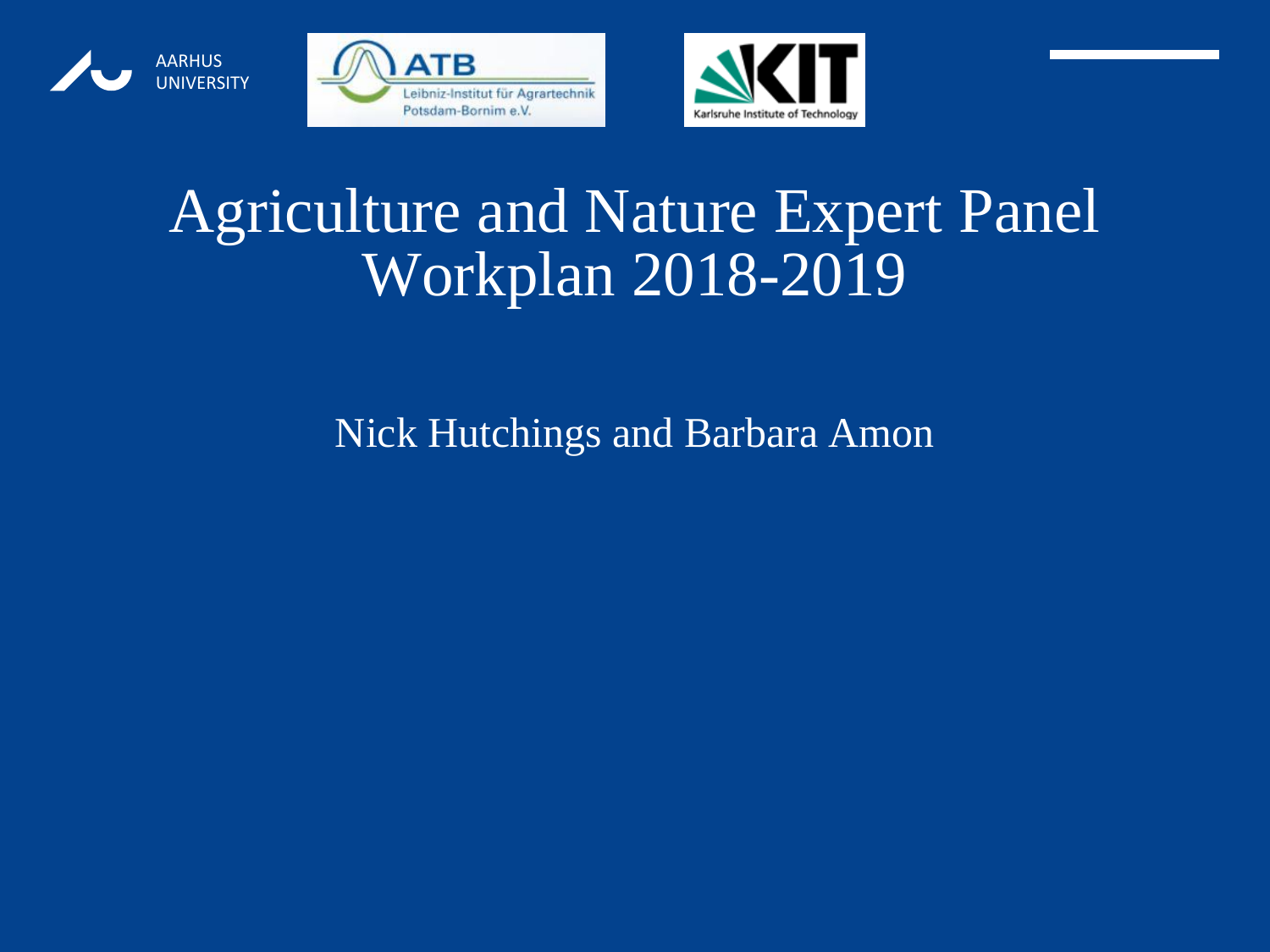

## Main points

- Recommend adoption of methodology for emissions of HCB (3Df)
	- HCB is contaminant in some pesticides
- **Progress made on 5B2 (biogas production) and linking of N** flows to 3B (manure management) and 3D (emissions from soil)
	- Necessary to ensure a complete and consistent treatment of N gasses
	- but the methodology gets even more complex
- Revision planned for 3B, 3D and 5B2 in 2018/19
	- Mainly, but not exclusively, emission factors
	- Take IPCC refinement into consideration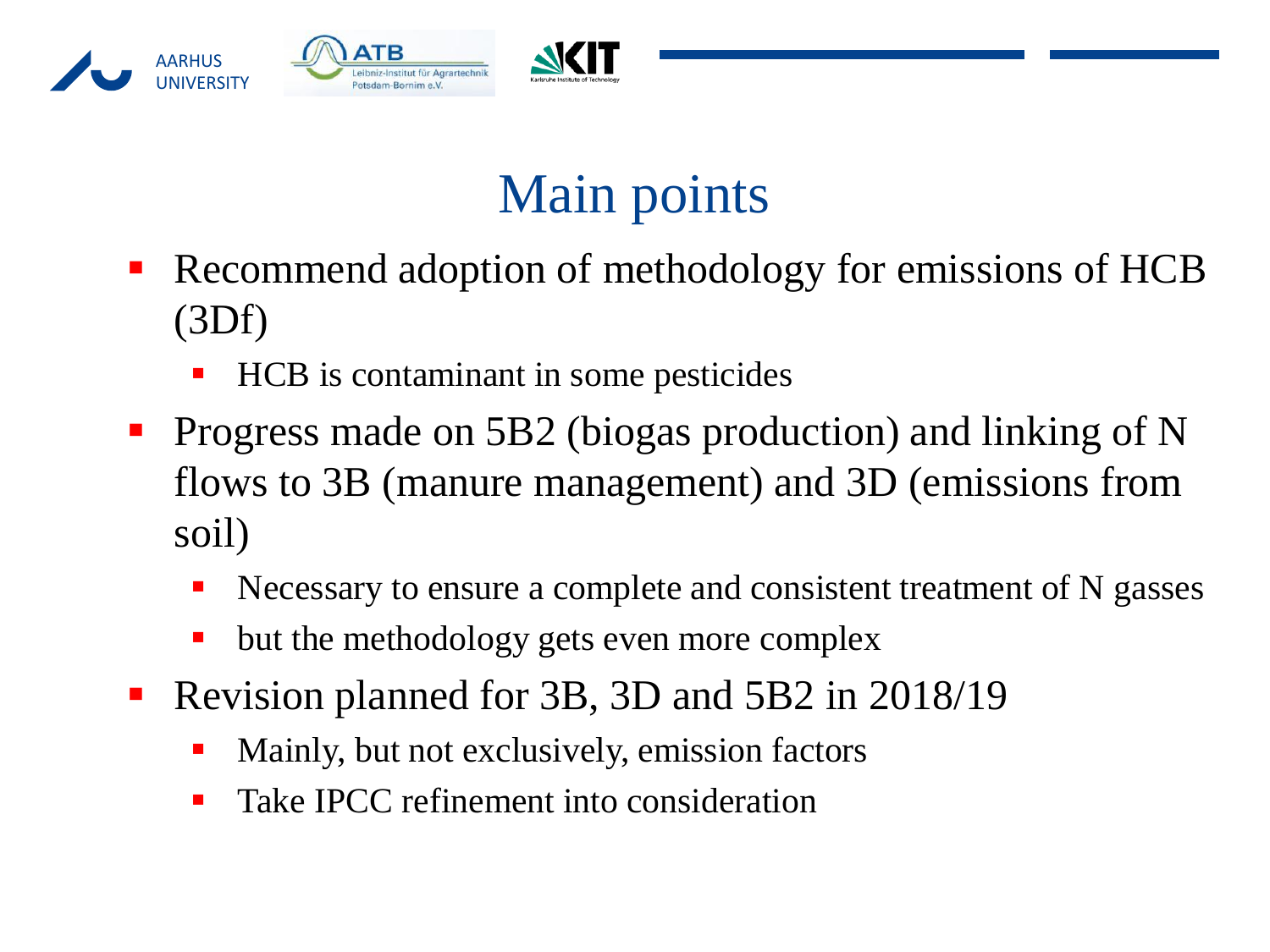

# NH<sub>3</sub> emissions

- Analysis of measurement data for fertilisers and manures find unexplainable differences between studies
	- Need for standardisation of meaurement methods
- The revision planned for 3B and 3D is likely to have a significant effect on inventory emissions
	- Could increase or decrease emissions
- Crop emissions (again....)
	- A significant source with no methodology
	- GB 2013 (in), 2016 (out)
	- Suggest workshop to reach consensus on methodology